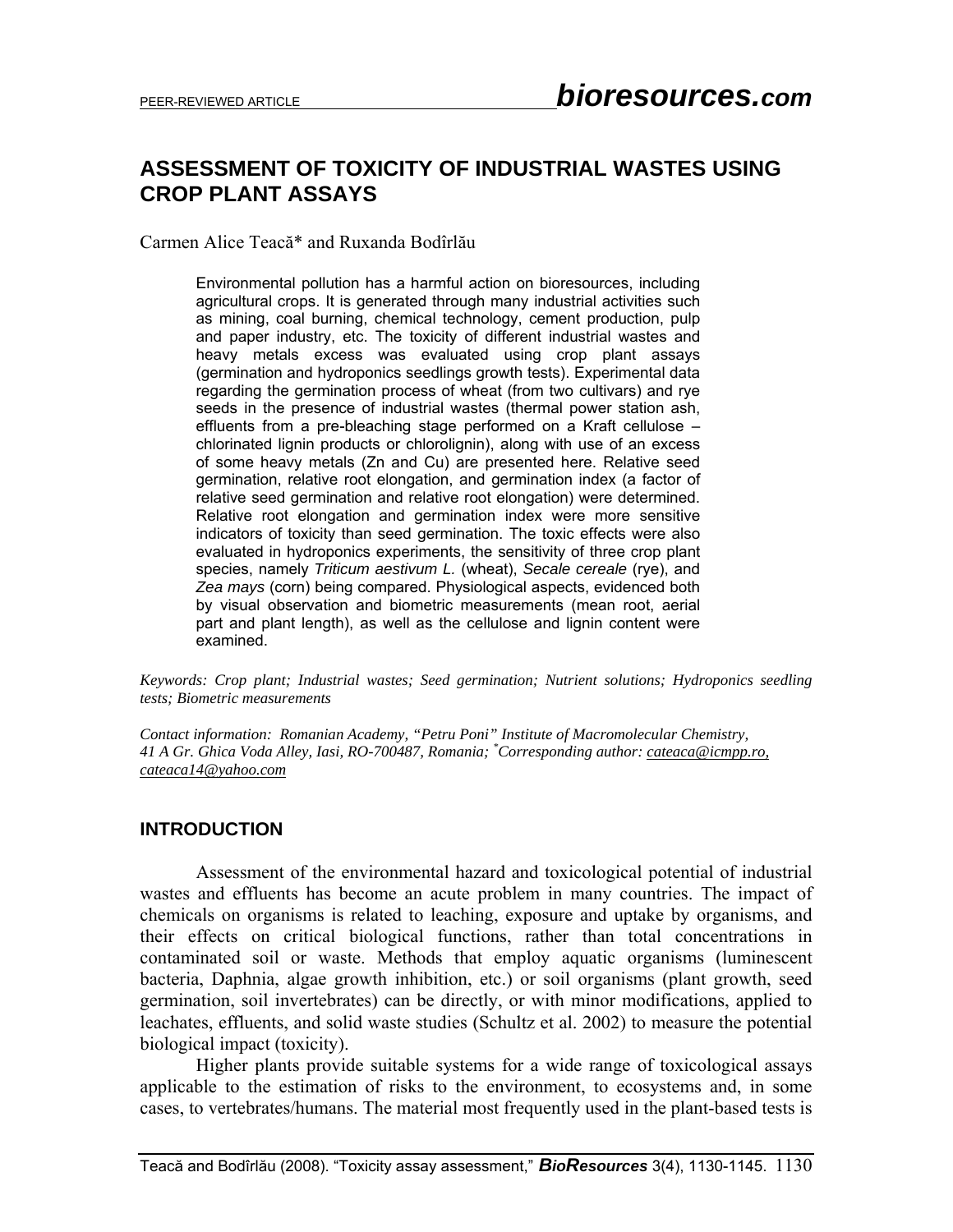easy to handle. Seeds of cereals and some other crop plants provide a nearly inexhaustible and cheap source of biologically unique material for the production of seedlings.

The culture media for *in vitro* germination and growth of these materials are extremely simple because seeds usually contain enough nutrients for several days. Thus, water is the only necessary constituent of the media. Culture of seedlings can usually be performed in a simple incubator without sterile conditions if distilled water is used and seeds are surface-sterilized with  $1-2\%$  H<sub>2</sub>O<sub>2</sub> for some minutes prior to germination. The equipment necessary for the determination of growth inhibition and for rapid statistical calculation of toxicity data is usually available in each standard laboratory (Kristen 1997).

Germination tests, biometric measurements, and chemical analysis (Wuncheng 1985; Tiquia et al. 1996; Lau et al. 2001) can be used in order to evaluate the toxic action of industrial wastes on the crops under study. Germination index is the most sensitive parameter, the seeds germination and roots growth depending even on a low level of toxicity (Zucconi et al. 1981). Germination index values of 100 % indicate a stimulation of plants growth and development (Keeling et al. 1994).

Root elongation is an important early developmental event in the growth and survival of plants. Unlike the seed germination test, the root elongation test evaluates only the water soluble constituents of a sample. As a general rule, root elongation is more sensitive than seed germination. This test may be done with a number of economically important species that germinate and grow rapidly (EPA Office of Research and Development Project EPA/540/R-92/003, 1991).

Harvesting of plants species grown on hydroponics media has no commercial purposes. Hydroponics media composition depends on the nutritive demands for each plant species. In hydroponics, the supports for plants have to separate easily from plant roots. For hydroponics media, it is recommended to use a pH in the range 5.5 - 5.8 because the soluble Mn, Cu, Zn, and especially Fe become deficient at high levels of pH. In our experiments, the initial pH for nutritive solutions has variable values. Some experimental data (Bowen and Roveira 1976; Trollenier and Hect-Bucholz 1984) evidenced that both microorganisms and organics have no high levels in hydroponics liquid solutions, root growth being reduced due to a deficient aeration in hydroponics cultures.

Fly ash disposal is a major problem in and around thermal power plants. It is characterized by a high alkalinity and salinity, as well as a high content of toxic trace elements that suppress plant growth and deteriorate soil properties (Tripathy and Sahu 1997). Despite these constraints, some plants are capable of growing in fly ash-amended soils without any injury symptoms. On the other hand, fly ash contains some growth essential elements like K, Ca, Mg, Fe, Zn, B, Mo, and S which promote plant growth (Wong and Wong 1989). Preliminary investigation performed to assess the influence of thermal power station ash in germination and seedling growth tests evidenced a different behavior depending on the plant species and ash concentration value (Popa et al. 2000).

Chlorine in pulp bleaching has been used to complete the delignification of pulp after cooking and facilitate lignin removal in subsequent bleaching stages. Issues of bleach plant effluent toxicity have been raised through the years, and chlorine is strongly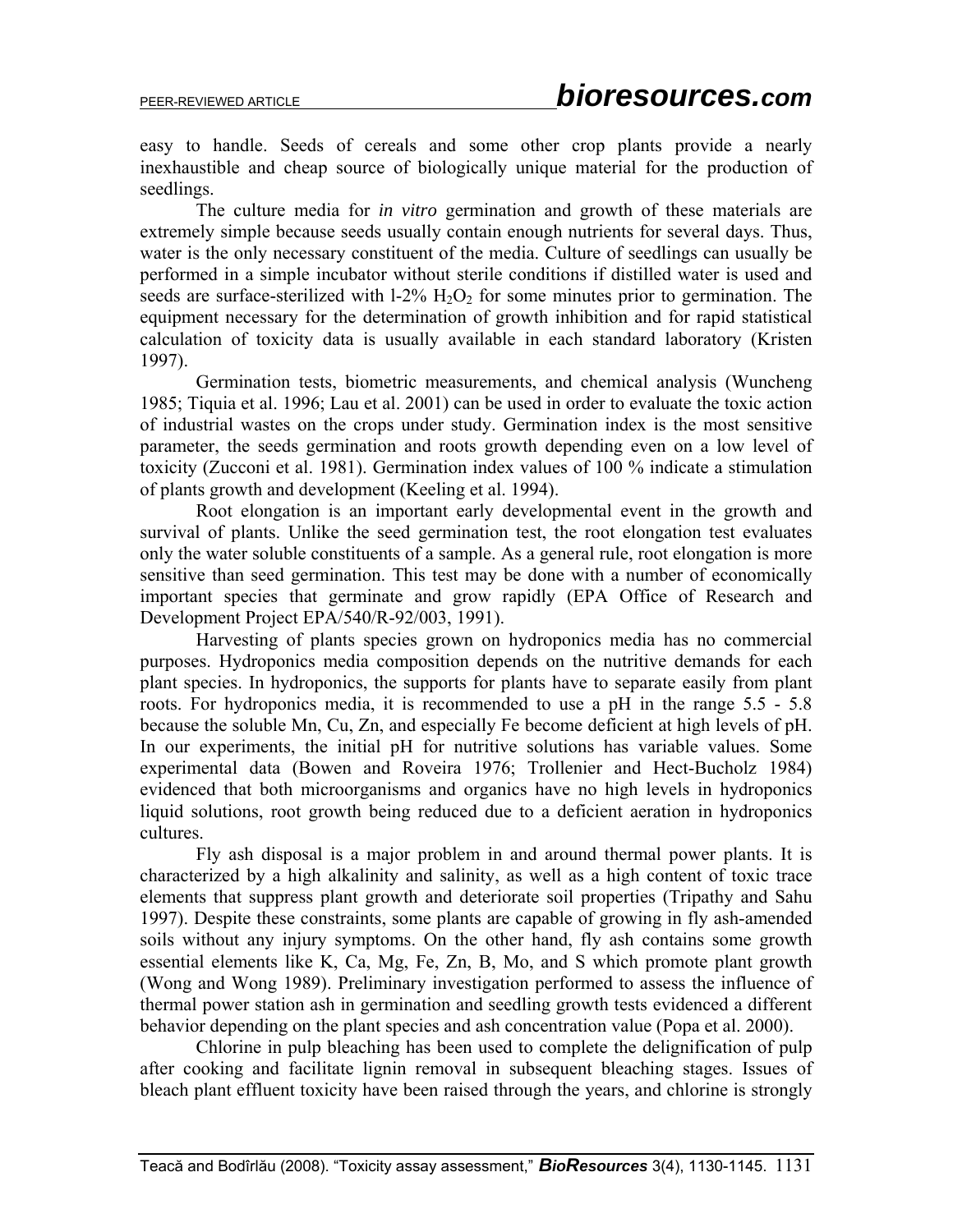linked to this toxicity. Nevertheless, chlorine and now chlorine-based chemicals continue to be principal bleaching agents.

Concerns about the toxic effect of chlorinated organics and other chemical discharges have caused the industry to review pulping and bleaching processes and make changes. Bleaching process changes have included the use of various amounts of chlorine dioxide as a substitute for elemental chlorine. These efforts were directed toward "environmentally compatible" production processes. The next modifications eliminated the use of any elemental chlorine. This step further reduces, but does not eliminate, the discharge of toxic compounds. Many bleached kraft pulp manufacturers are responding to these demands by experimenting with and using ozone, enzymes, and other chemicals to further reduce or eliminate the use of chlorine-based chemicals.

Regarding total chlorine free (TCF) pulp production, there has been continuous growth, and the production statistics change rapidly (Albert 1994). Sweden and Finland, with pulp industries sensitive to European market demand, are converting rapidly to TCF production. Europe is close behind in production of TCF pulp. Approximately 30% of all TCF mills are located in Sweden. Finland has effluent discharge regulations similar to those in Sweden. Europe and especially the German speaking countries are providing the greatest demand for chlorine-free pulp and paper products.

U.S. and Canada have both national and regional regulations. In 1996, the first "cycle" of Environment Canada's Environmental Effects Monitoring (EEM) (http://www.ec.gc.ca/eem/english/AboutEEM.cfm) program was completed, in which algae, daphnia, and trout embryos were exposed to effluents from Canadian pulp mills. Bailey and Young (1997) reported on the sensitivity, variability and inter-correlation of these toxicity tests for various pulping methods including kraft, sulfite, and thermomechanical pulps.

Many recent pollution prevention efforts in the pulp and paper industry have focused on reducing the releases of toxics, in particular, chlorinated compounds. Pollution prevention techniques found to be effective at pulp and paper facilities are represented by extended delignification, oxygen delignification, and ozone delignification, which reduce the lignin content in the pulp, having the potential to eliminate the need for chlorine-based bleaching agents (EPA Office of Compliance Sector Notebook Project EPA/310-R-02-002).

It is usually assumed that chlorinated compounds have high molecular weight and are probably biologically inactive, because they cannot penetrate cell membranes of living organisms. In the last decade research was based on this argument and an appreciable effort has been made to find microorganisms able to degrade these compounds (Cammarota and Sant'Anna 1992; Esposito et al. 1991). Previous experimental studies performed to investigate the chlorolignin toxicity in seed germination and seedling growth tests (Popa and Teacă 1998; Teacă and Popa 2000) gave evidence of its negative influence by inhibiting the process, mainly at high concentration values.

Heavy metal contamination is prevalent in soil environments. Copper and zinc are frequently related to soil pollution, and are potentially toxic to living organisms. Heavy metals in higher doses may cause metabolic disorders for most of plant species (Carlson et al. 1991). Many studies have demonstrated that heavy metals influence the seed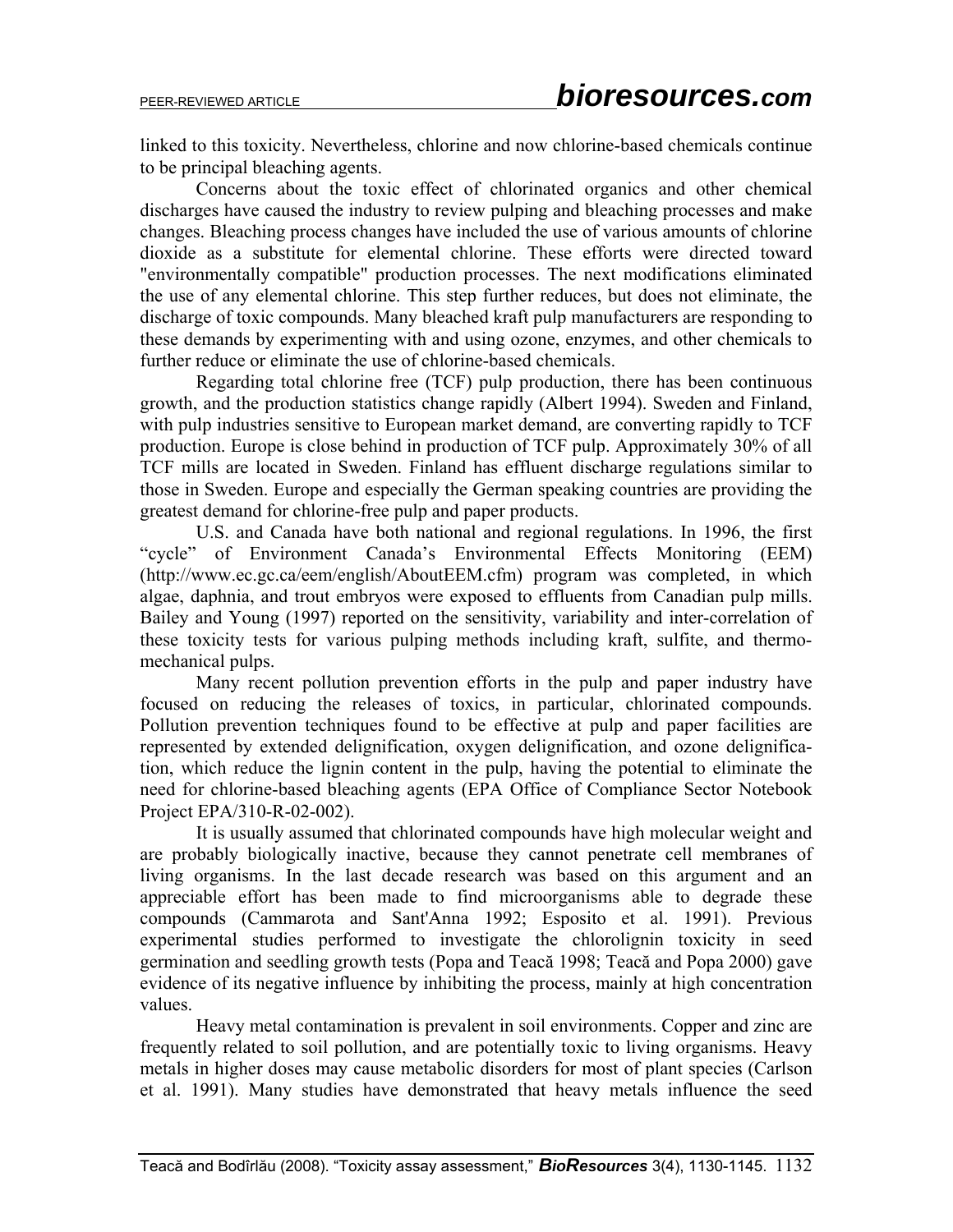germination and early seeding growth of plants (Lin et al. 2003; Fuentes et al. 2004; An 2006).

Three higher plant species from the Monocotyledonae Family – Gramineae (Poaceae), namely *Triticum aestivum* L. (wheat - two cultivars: *Gabriela base* type and *Fundulea 4* type), *Secale cereale* (rye), and *Zea mays* (corn) were selected as test plant species due to their sensitivity to a wide range of contaminants (OECD 1984; Wang et al. 1990; Wang 1991; Gorsuch et al. 1991; ASTM 2002). Contaminants are toxic to plants at elevated levels, acting directly (causing adverse effects on growth, survival, and reproduction, even death) or indirectly (through damaging food sources or habitat).

For assessing the toxicity of industrial wastes, germination and hydroponics seedling growth bioassays were performed by testing influence of thermal power station ash (as aqueous extract), chlorinated lignin products (effluents from pulp and paper industry), and metals in excess (Cu and Zn).

Relative seed germination, relative root elongation, germination index, as well as biomass production (as dry matter) for each experiment have been evaluated in order to assess the pollutants toxicity as a consequence of their presence in the germination media. For hydroponics experiments, physiological aspects through visual observation and biometric measurements, as well as the main chemical components (cellulose and lignin content) were investigated.

#### **EXPERIMENTAL**

#### **Seed Germination Experiments**

 The germinative material, provided by AGROSEM Seed Center, Iasi, Romania, included seeds of wheat (*Triticum aestivum L.*) – Gabriela base and Fundulea 4 types, and rye (*Secale cereale*).

Fly ash is a useful ameliorant that may improve the physical, chemical, and biological properties of problem soils and can enhance plant biomass production from degraded soils, being a source of readily available plant macro and micronutrients (Jala and Goyal 2006). Thermal power station ash, resulted from coal burning, was provided by thermal power station CET Holboca, Iasi, Romania. An aqueous extract, obtained by mixing the thermal power station ash and distilled water  $(1:10 \text{ w/w})$ , which were further periodically stirred during 48 hours, at room temperature of  $23 \pm 2$ °C, was used in experiments. The filtrate had a pH of 6.71 and a dry matter content of 0.98 g/L.

Considerable research effort has shown effluents from pulp and paper bleach mills using chlorine to be extraordinarily complex (Suntio et al. 1988; Sodergren 1993; Martin et al. 1995). Comparison of low level, long term effluent toxicity between mills using a variety of bleach processes has shown that effluents derived from elemental chlorine bleaching are indeed the most toxic. Toxic properties of kraft mill effluents were evaluated in previous studies using Microtox and *Daphnia magna* bioassays (Rao et al. 1994), or fish biomarker tests (Tana et al. 1994).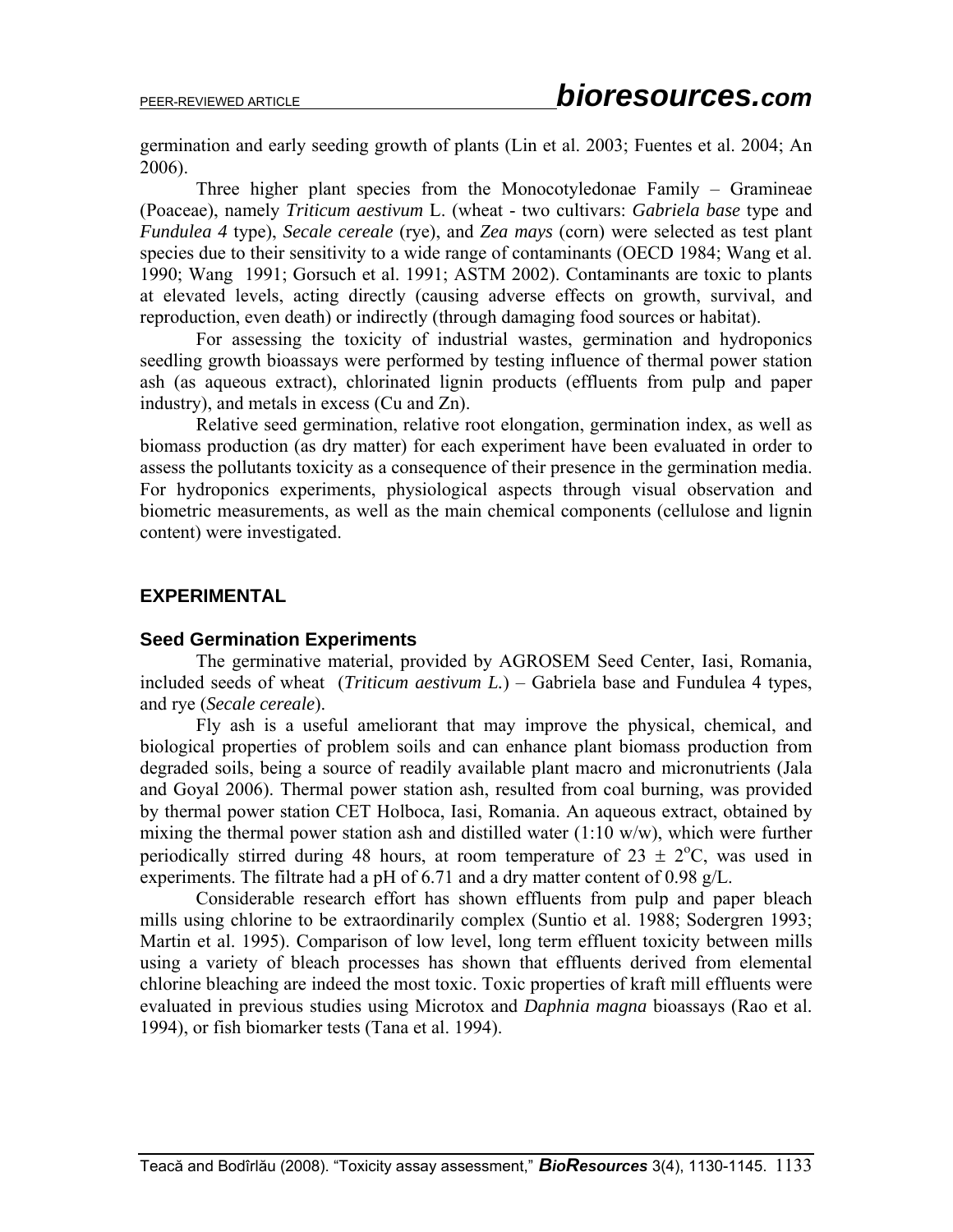A chlorinated lignin effluent (pH of 8.62 and a dry matter content of 3.86 g/L) from the pre-bleaching stage applied on the Kraft cellulose (provided by SOMES SA Dej, Romania) was also tested in germination experiments.

Copper and zinc (essential micronutrients) are frequently related to soil pollution, and are potentially toxic to living organisms. Copper (Cu) is necessary for plant growth in low concentrations, a structural part of enzymes, and is uptaken as divalent cation  $(Cu^{2+})$  or Cu chelate. Copper, however, is often present in high concentrations that are toxic enough to biota. Copper is necessary for carbohydrate and nitrogen metabolism and, inadequate copper results in stunting of plants. Copper also is required for lignin synthesis, which is needed for cell wall strength and prevention of wilting.

Zinc is an essential component of various enzyme systems for energy production, protein synthesis, and growth regulation. Zinc deficient plants exhibit delayed maturity. Zinc is not mobile in plants, so zinc-deficiency symptoms occur mainly in new growth. Poor mobility in plants suggests the need for a constant supply of available zinc for optimum growth (http://www.ecochem.com/t\_micronutrients.html).

Algae and daphnia are the most sensitive test organisms for heavy metals, followed in order of decreasing sensitivity by Microtox (*Photobacterium fisherii*), seed germination, and earthworms (Miller et al. 1985). The *Arabidopsis thaliana* plant bioassay involving growth in vermiculite in a hydroponic system with test chemicals added to the nutrient solution reservoir (Ratsch et al. 1986) evidenced a reduction in total biomass following different patterns with the chemicals tested, the sensitivity increasing in the order: fly ash  $\leq$  trichloroacetic acid (TCA)  $\leq$  copper sulfate.

Our last experiment has used salt solutions having different metal ions, namely  $ZnSO_4$  (40 μM), and  $CuSO_4$  (10 μM) with high values of concentration comparatively with those usually used in hydroponic media for wheat plants (Utah State University, 1996).

Conditions for the germination experiments are presented in Table 1.

| Test type                       | <b>Static</b>                                                         |
|---------------------------------|-----------------------------------------------------------------------|
| Temperature                     | $23 \pm 2^{\circ}$ C                                                  |
| Test vessel                     | 20×20 mm Petri dish plus Whatman Number 1 filter paper                |
| Test solutions                  | thermal power station ash (water extract 0.25 g/L dry                 |
|                                 | matter content) - $I_G$                                               |
|                                 | chlorinated lignin (1.158 g/L dry matter content) - Il <sub>G</sub>   |
|                                 | $\overline{Zn^{2+}}$ solution (ZnSO <sub>4</sub> ) - III <sub>G</sub> |
|                                 | $Cu^{2+}$ solution (CuSO <sub>4</sub> ) - IV <sub>G</sub>             |
| Test volume                     | 5 mL per dish                                                         |
| Number of seeds                 | 10 per dish                                                           |
| Number of Petri dishes per test | 10                                                                    |
| Number of experiments per test  | 3                                                                     |
| Reference test (control)        | distilled water                                                       |
| <b>Test duration</b>            | 4 days                                                                |
| End point                       | Germination, primary root $\geq$ 5 mm                                 |

**Table 1.** Experimental Conditions for Seed Germination

Relative seed germination percentage, root elongation, and germination index were determined using the following relationships: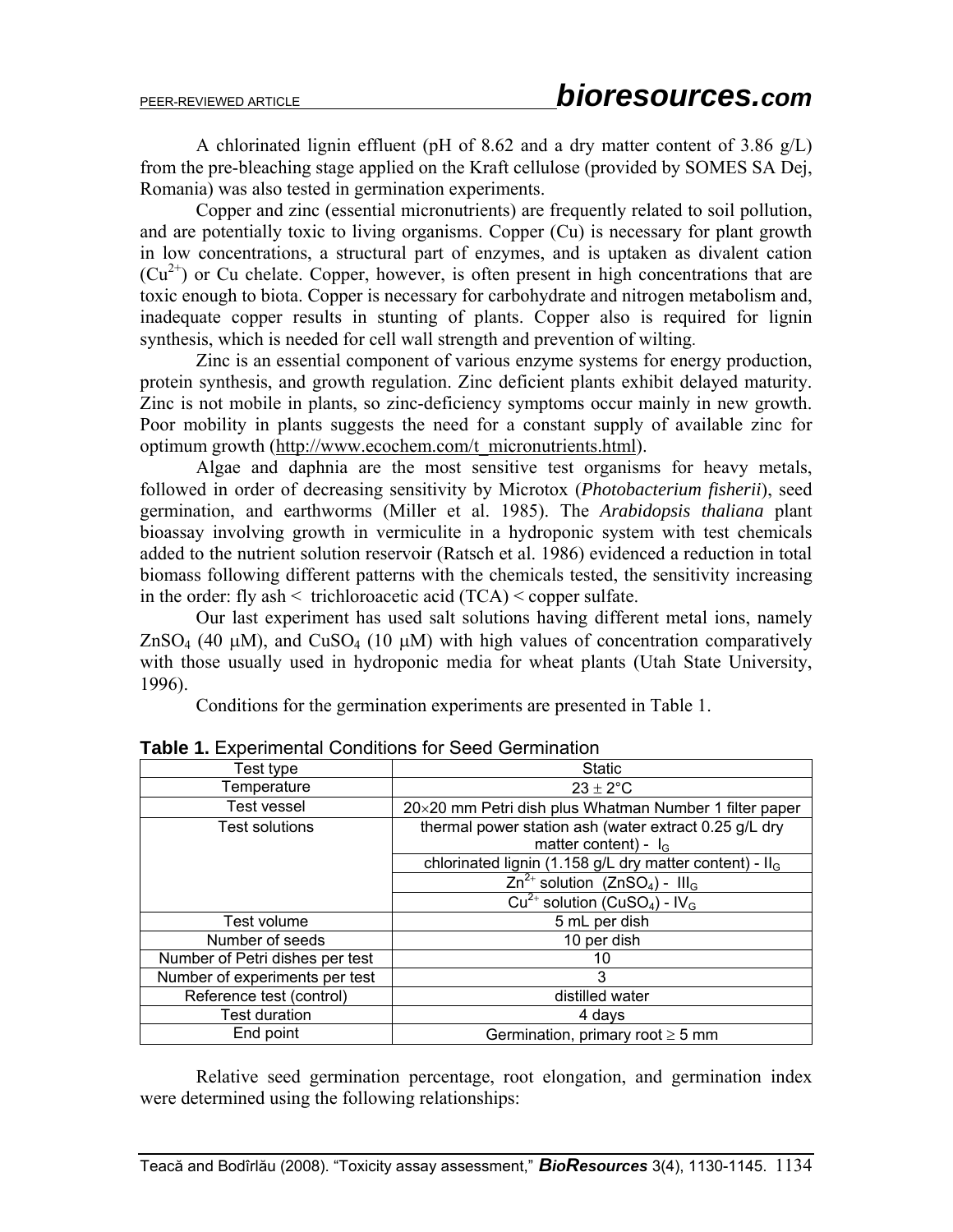Relative seed  $=$  (number of seeds germinated / number of seeds germinated)  $\times$  100 germination,  $\%$  in test solution in control

Relative root  $=$  {mean root length in test solution / mean root length in control)  $\times$  100 elongation, %

Germination index =  $\frac{0}{6}$  seed germination  $\times$  % root growth) / 100

#### **Hydroponics Seedling Tests**

Normal healthy seeds of different crop plant species, provided by AGROSEM Seed Center Iasi, namely wheat *Gabriela base* type (*Triticum aestivum* L.), rye (*Secale cereale*), and corn S*antiago* type (*Zea mays*) were chosen for germination in Petri dishes with addition of 5 mL distilled water to each dish, at temperature of  $23 \pm 2$ °C, for 96 hours (4 days).

Preliminarily, the seeds of cultivars were surface sterilized with hydrogen peroxide for 30 minutes. Seeds with a visible shoot or root were counted as germinated.

Young seedlings, presenting a normal development, were further introduced in special vessels designed for hydroponics experiments (black cups with mesh bottoms and covered with black beads), with addition of nutrient solutions as can be seen in Table 2. Cups were positioned above nutrient solution in holes of pots fitted with aeration tubes. A daily aeration of hydroponics media was performed, maintaining also constant both the solution volume and temperature ( $23 \pm 2$ °C). The experiment was randomly arranged with each treatment in triplicate. Plants were grown under glasshouse conditions with natural light, day/night temperature of 30/25°C, and day/night humidity of 70/90%. Nutrient solution pH was adjusted to 5.5 with 0.1M NaOH or 0.1M HCl and was renewed at every fourth day during the experiment (28 days).

| <b>TADIC 2.</b> INCLINIO ODIGIOIT OUTIDOSITIOIT III ITYGIOPOHIOS INICQIA |                   |                   |                       |  |  |  |  |
|--------------------------------------------------------------------------|-------------------|-------------------|-----------------------|--|--|--|--|
| Salt                                                                     | Solution          | mL/50 L nutritive | Final concentration   |  |  |  |  |
|                                                                          | concentration     | solution          | of nutritive solution |  |  |  |  |
| Ca(NO <sub>3</sub> ) <sub>2</sub>                                        | 1 M               | 50.00             | 1 mM                  |  |  |  |  |
| KNO <sub>3</sub>                                                         | 2M                | 25.00             | 1 mM                  |  |  |  |  |
| KHPO <sub>4</sub>                                                        | 0.5 <sub>M</sub>  | 50.00             | $0.5 \text{ mM}$      |  |  |  |  |
| $MnSO_4$ 7H <sub>2</sub> O                                               | 0.25 <sub>M</sub> | 100.00            | $0.5 \text{ mM}$      |  |  |  |  |
| $ZnSO_4$ 7H <sub>2</sub> O                                               | 20 mM             | 10.00             | $4 \mu M$             |  |  |  |  |
| $H_3BO_3$                                                                | 20 mM             | 5.00              | $2 \mu M$             |  |  |  |  |
| CuSO <sub>4</sub>                                                        | 20 mM             | 2.50              | $1 \mu M$             |  |  |  |  |
| $(NH_4)_6M_2O_{34}$ 4H <sub>2</sub> O                                    | $0.6$ mM          | 7.50              | $0.09 \mu M$          |  |  |  |  |
| FeSO <sub>4</sub> ·7H <sub>2</sub> O                                     | 50 mM             | 100.00            | $10 \mu M$            |  |  |  |  |
| KCI                                                                      | 100 mM            | 5.00              | $10 \mu M$            |  |  |  |  |
| MnSO <sub>4</sub>                                                        | 60 mM             | 2.50              | $3 \mu M$             |  |  |  |  |

**Table 2.** Nutritive Solution Composition in Hydroponics Media\*

Utah State University, Crop Physiology Laboratory, Current Nutrient Solution Wheat-January 1996-modified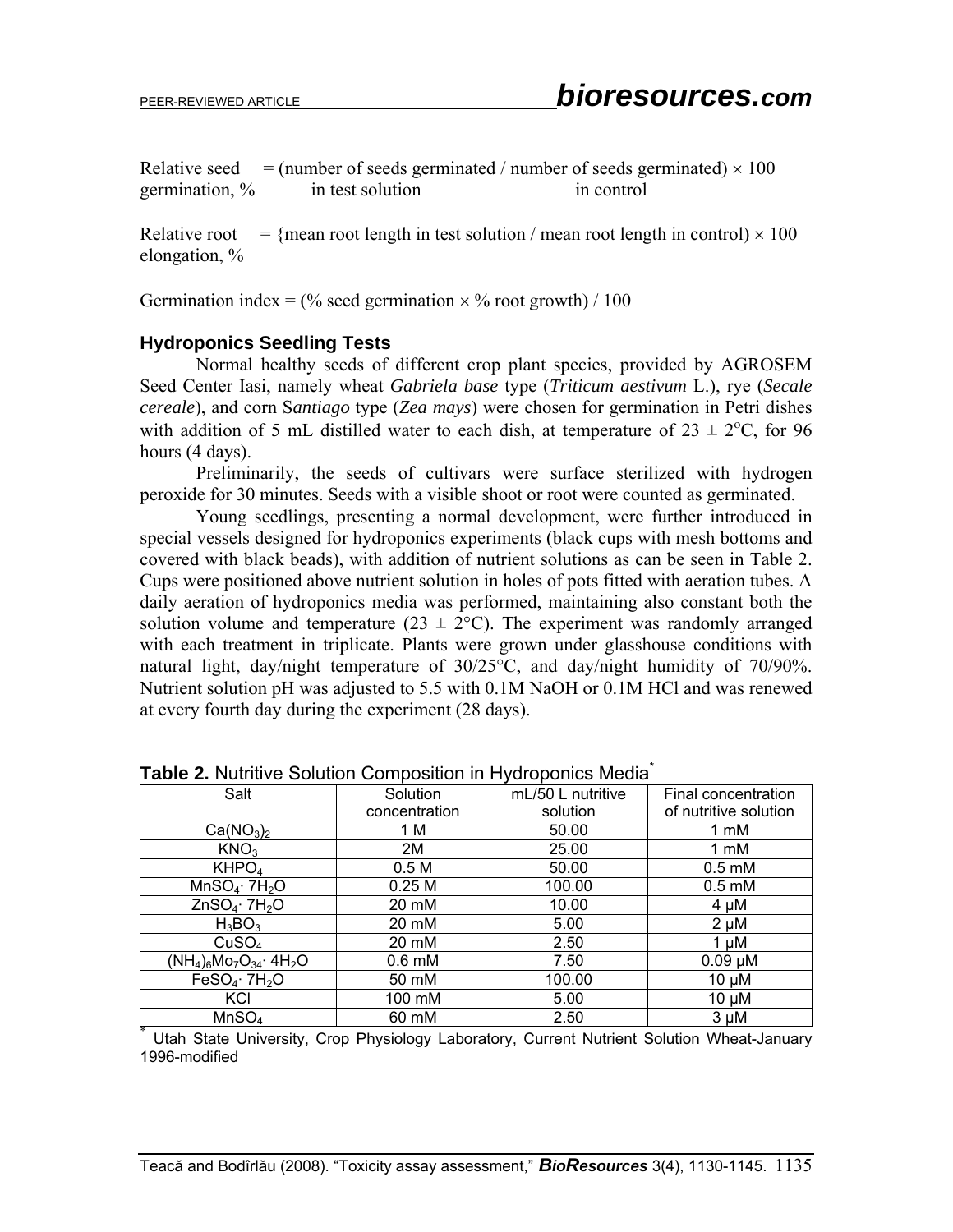The first variant (I) is the control application, with no addition of other substances. Extract of thermal power station ash was introduced in hydroponics media (variant II), while chlorinated lignin products solution was added for variant III. Mineral elements in excess were added in order to assess their effects on plant growth (variants IV and V). The plants dry weight was determined upon harvesting after 28 days of vegetation. Plants were harvested and subsequently dried at 70°C to a constant weight.

The cellulose and lignin content were determined in accordance with the literature as follows: cellulose (by gravimetry), after reaction with a 1:4 v/v mixture of concentrated nitric acid and ethyl alcohol (Pettersen 1984); lignin (by gravimetry) after 72% sulfuric acid hydrolysis (by TAPPI norm T 222 om-88).

Cellulose and lignin are the building blocks of all plants. Their chemical properties make them a substrate of enormous biotechnological value. The basic chem. istry of cellulose and lignin has a profound effect on lignocellulose tertiary architecture. These associations act like physical and chemical barriers and may have a real significance in testing the action of different harmful stress factors on plants' growth.

For variants IV and V, the amount of Zn, respectively Cu, added to the nutritive solution was greater than that used in the control application, being multiplied with 10. A daily aeration of hydroponics media was performed, maintaining also constant both the solution volume and temperature ( $23 \pm 2$ °C). Each hydroponics seedling test was replicated three times for statistical purposes.

#### **RESULTS AND DISCUSSION**

#### **Germination Experiments**

A seed germination test has been used as a rapid, simple, reliable and reproducible technique to indicate the damaging effects of different industrial wastes on plant growth. Inhibition of root elongation was a valid and sensitive indicator of toxicity. Germination index (GI) which combines germination and root growth, has proved to be a very sensitive parameter, being able to account both for low toxicity, which affects root growth and increased toxicity which affects germination.

Experimental data on germination tests performed by using the seeds of the wheat (two cultivars - *Gabriela base* and *Fundulea 4*) and rye crop plants and different solutions mentioned in the first section of Experimental, are presented in Table 3.

The relative seed germination of wheat (Fundulea 4) was retarded in the presence of thermal power station ash, the effect being more pronounced for rye. However, trace elements like Cu, Co, Ni, Se, Al, and Cr present in the fly ash might impair seed germination process and so, either delayed or inhibited the process (Wong and Wong 1989; Singh et al. 1997). The toxic properties of coal fly ash samples obtained from various coal combustion power plants were evaluated, for example, in other bioassays (Tsiridis et al. 2006), including *Daphnia magna*, which was the most sensitive test organism.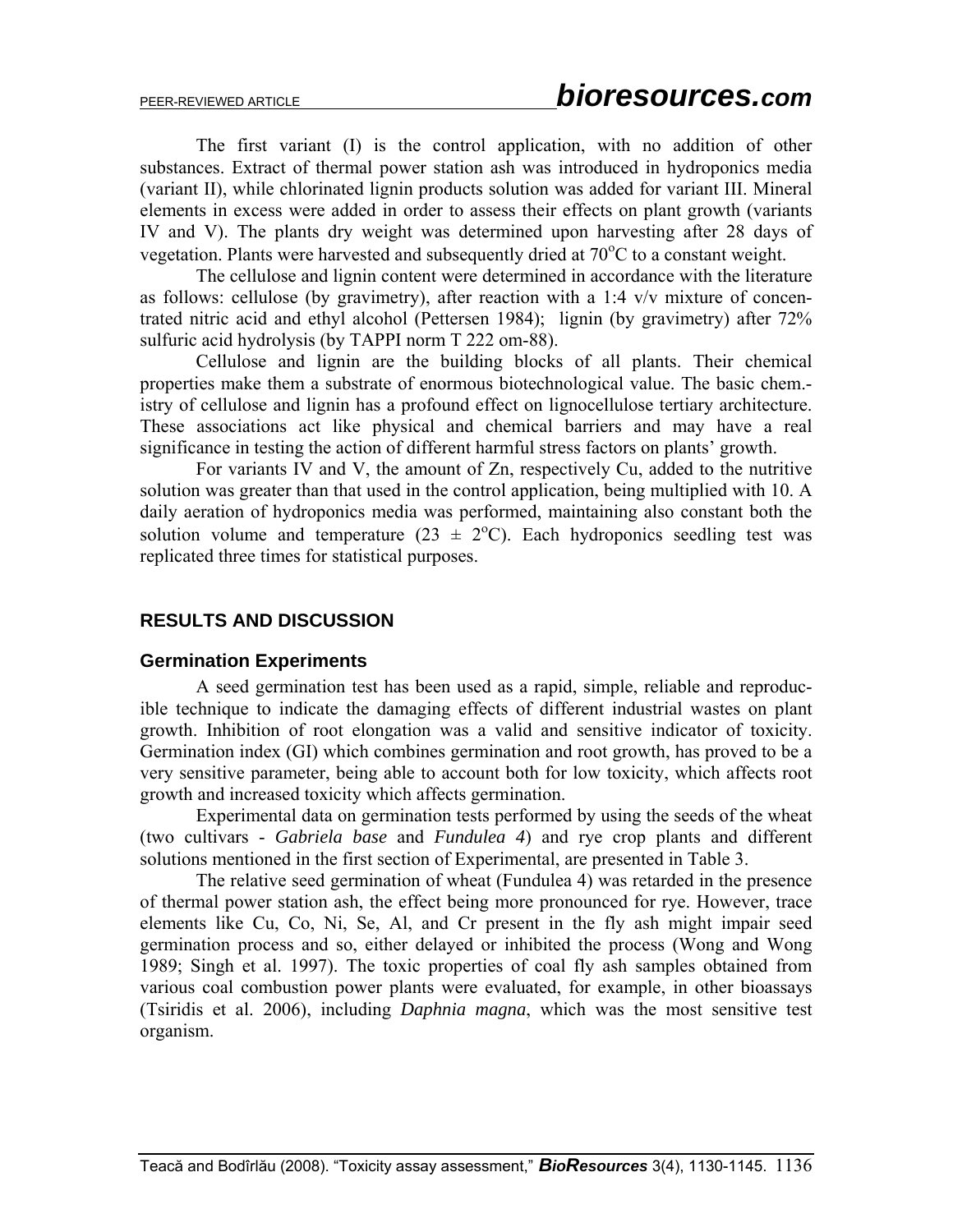| Germination indicator       |     | Culture<br>variant |                  |                 |  |
|-----------------------------|-----|--------------------|------------------|-----------------|--|
| /Crop species               | lG  | $II_G$             | III <sub>G</sub> | IV <sub>G</sub> |  |
| Relative germination, %     |     |                    |                  |                 |  |
| wheat (Gabriela base)       | 113 | 100                | 110              | 118             |  |
| wheat (Fundulea 4)          | 96  | 100                | 94               | 94              |  |
| rve                         | 85  | 100                | 95               | 105             |  |
| Relative root elongation, % |     |                    |                  |                 |  |
| wheat (Gabriela base)       | 117 | 24                 | 88               | 87              |  |
| wheat (Fundulea 4)          | 111 | 17                 | 73               | 56              |  |
| rye                         | 119 | 25                 | 66               | 67              |  |
| Germination index           |     |                    |                  |                 |  |
| wheat (Gabriela base)       | 132 | 24                 | 97               | 103             |  |
| wheat (Fundulea 4)          | 107 | 17                 | 69               | 53              |  |
| rye                         | 101 | 25                 | 63               | 70              |  |

**Table 3.** Germination Indicators for the Crop Plants in Study

Zn excess induces decrease of this test for the same plant species, while Cu affects only germination of wheat (Fundulea 4). The effects of metals can be plantspecific. The toxicity of the metals, including Ag, Cu, Fe, Mn, and Zn, was evaluated during the Toxicity Identification Evaluation (TIE) procedure performed with *Daphnia magna* (48-h immobility) and *Lactuca sativa* (lettuce) seeds (96-h root elongation), and this can be ordered as Ag>Cu>Zn>Fe>Mn for *Daphnia* and Ag=Zn=Fe=Cu>Mn for lettuce seeds (Fjällborg et al. 2006).

The responses of the three plant species to the toxicity of industrial wastes in terms of relative root elongation were different. With respect to root development, the root elongation of all plant species was significantly retarded by chlorolignin products throughout the experiment. The root lengths of wheat and rye seedlings in chlorolignin effluent were only 17-25% of the control. By contrast, the fly ash extract stimulated root elongation of all plant species; their root lengths were even longer than the control. An insignificant reduction on root lengths for wheat (Gabriela base) in the presence of heavy metals excess was recorded. This reduction was more significant for wheat (Fundulea 4) and rye. Root development was found to be more susceptible to stresses such as metal toxicity than was seed germination (Carlson et al. 1991).

Although the relative root elongation was to a large extent inhibited, the relative seed germination was not affected by chlorolignin (for all plant species) and heavy metals (for wheat Gabriela base) presence in germination media. These results suggested that relative root elongation was a more sensitive test than relative seed germination.

The germination index has proven to be a very sensitive parameter, since it combines germination and root growth (Tam and Tiquia 1994). Its values greater than 97% indicated the disappearance of toxicity. The most sensitive crop plant species in the presence of heavy metals excess are represented by wheat (Fundulea 4) and rye. Chlorolignin poses significant toxicity on the all plant species, a fact evidenced by the calculated percentages of relative root elongation and germination index.

The germination test revealed that fly ash extract had low toxicity on plant species. It may have stimulatory effects on plant growth due to the presence of mineral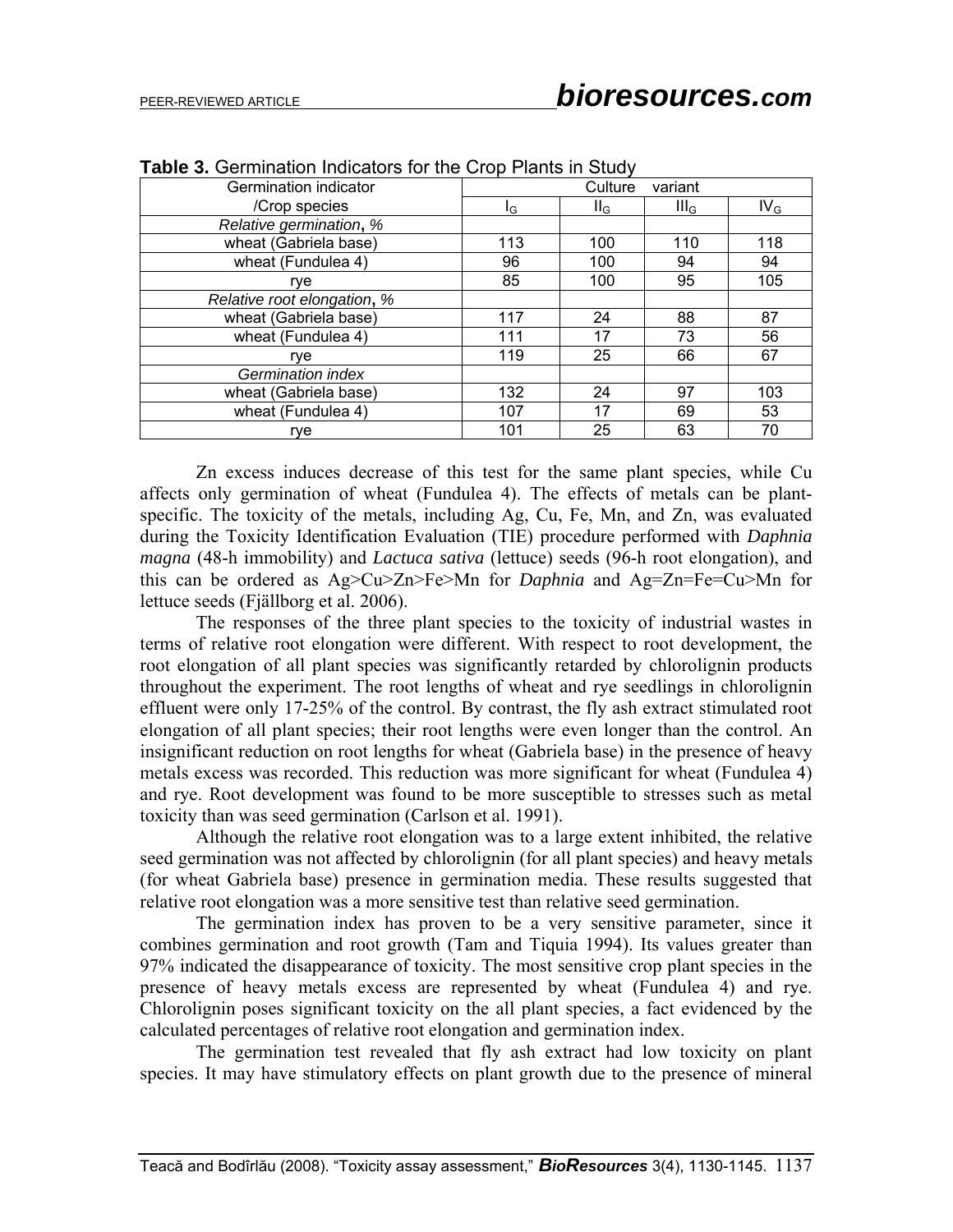nutrients (Singh et al. 1997). The sensitivity to toxicity increases in the order: fly ash<heavy metals<chlorolignin.

### **Hydroponics Seedling Tests**

A decrease in length of the aerial part for two plant species, rye and corn, in comparison with the control application, was evidenced for the culture variants IV (Zn in excess) and V (Cu in excess) – see Table 4. An opposite effect was observed for wheat plants.

|       |  |  |  |  | Table 4. Growth Intensity for Plant Species Evaluated in Different Hydroponics |  |
|-------|--|--|--|--|--------------------------------------------------------------------------------|--|
| Media |  |  |  |  |                                                                                |  |

|                 | Growth intensity for plant species under study from visual observation<br>performed each 48 hours during 28 days of vegetation |                 |                 |  |  |  |
|-----------------|--------------------------------------------------------------------------------------------------------------------------------|-----------------|-----------------|--|--|--|
| Culture variant | <b>Plant species</b>                                                                                                           |                 |                 |  |  |  |
|                 | wheat                                                                                                                          | rye             | corn            |  |  |  |
|                 | $+ + + +$                                                                                                                      | $+ + + +$       | $+ + + +$       |  |  |  |
|                 | $+ + + +$                                                                                                                      | $+ + + +$       | $++++$          |  |  |  |
| Ш               | $+ + + +$                                                                                                                      | $+ + + +$       | $++++$          |  |  |  |
| I٧              | $+ + + + +$                                                                                                                    | $^{\mathrm{+}}$ | $+ +$           |  |  |  |
|                 | $+ + +$                                                                                                                        | $^{\mathrm{+}}$ | $^{\mathrm{+}}$ |  |  |  |

Biometric measurements (mean root, aerial part, and plant length) have evidenced a different behavior of crop seedlings, depending on the applied treatments (Figures 1-3).



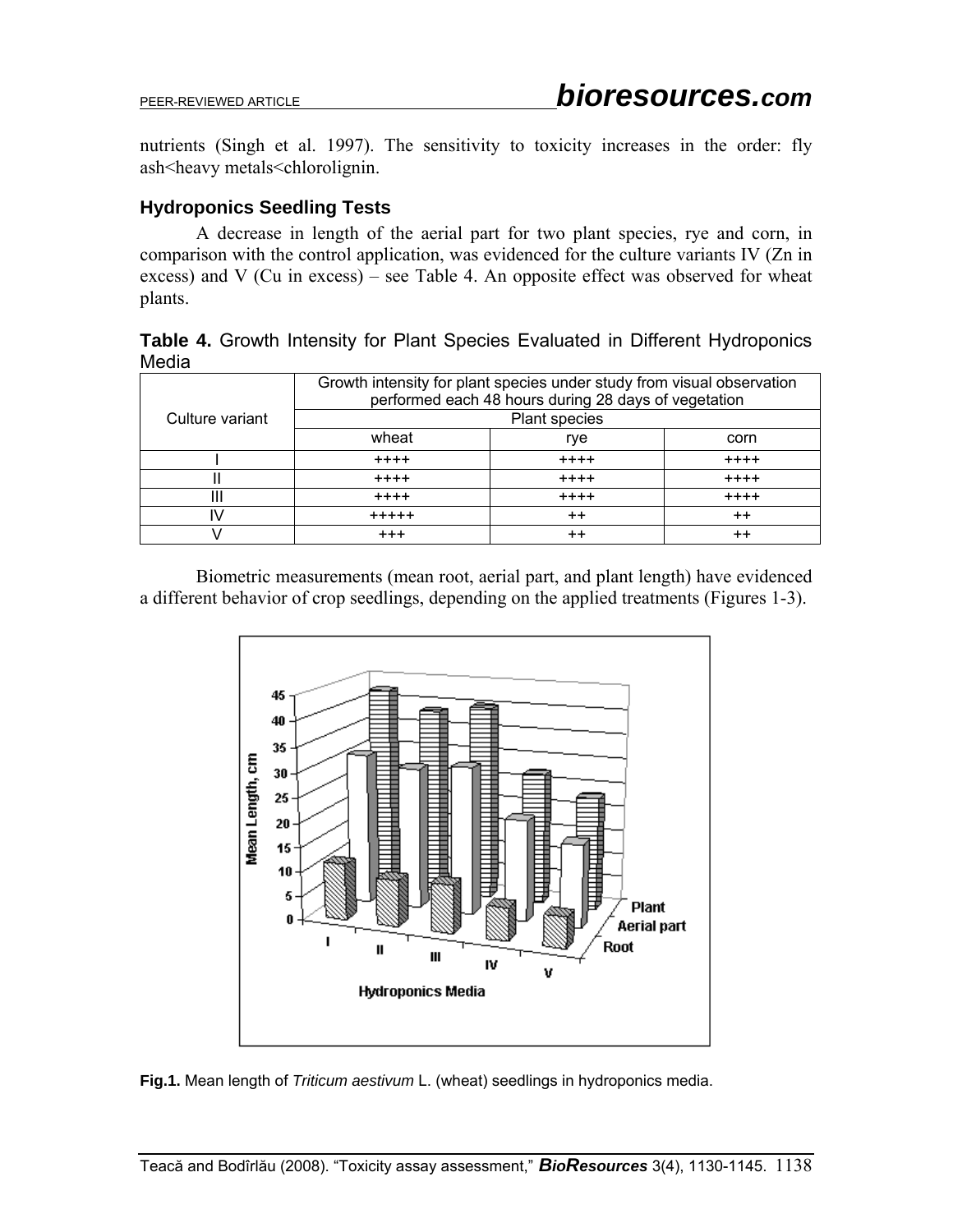

**Fig. 2.** Mean length of *Secale cereale* (rye) seedlings in hydroponics media.



**Fig. 3.** Mean length of *Zea mays* (corn) seedlings in hydroponics media.

Biomass production (as dry weight) after 28 days of seedling growth in hydroponics tests presented some differences between crop plants, depending on the applied treatment (Figure 4).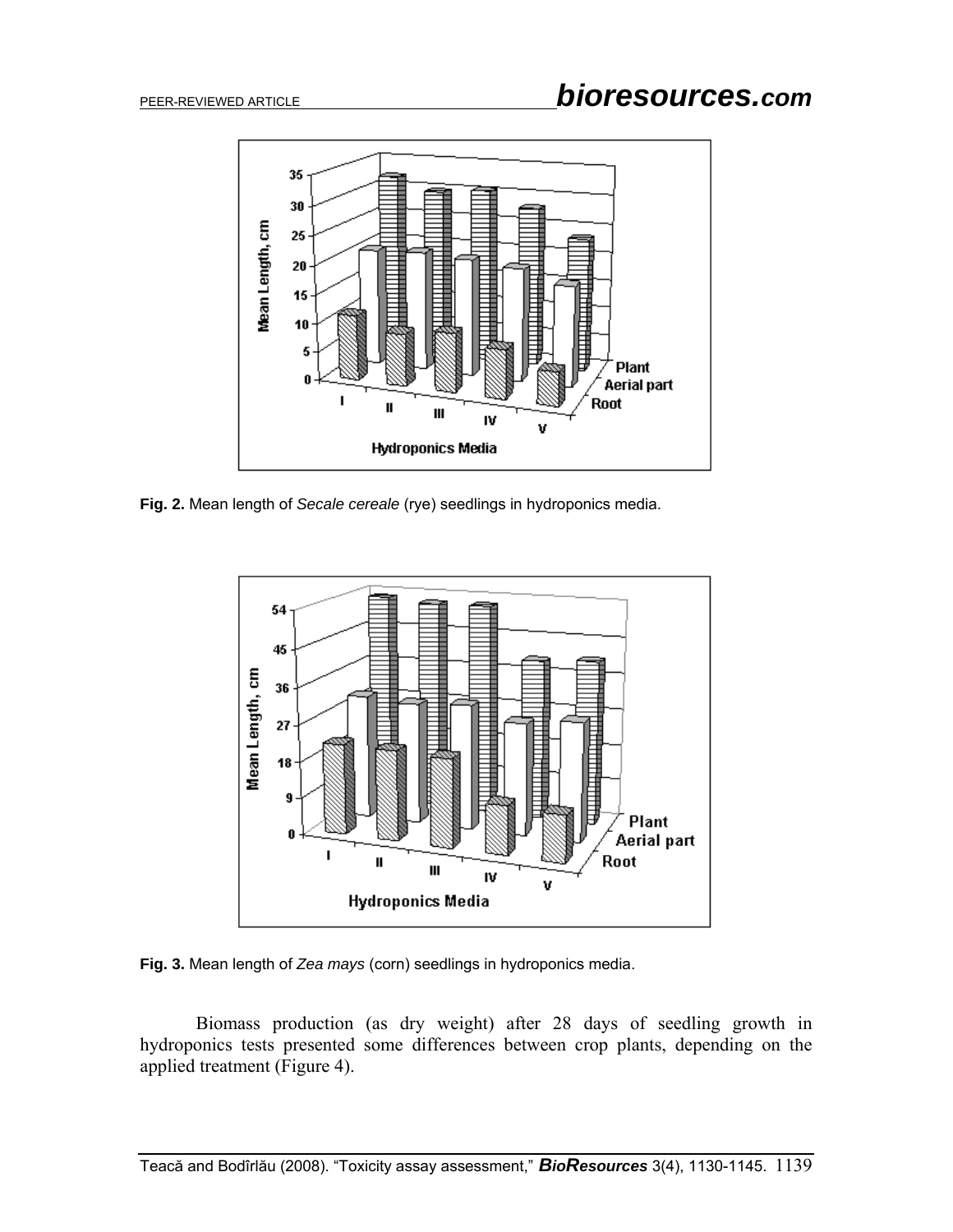

**Fig. 4.** Effects of different hydroponics media on the growth of crop seedlings (dry weight).

Figure 5 shows the effect of different hydroponics media on the cellulose content in crop seedlings. As was expected, the toxicity of chlorinated lignin products was the most pronounced in rye and corn, while wheat did not show any toxic effect of treatment under this experimental condition. There can be noticed higher values for cellulose content in the corn seedlings in Cu-enriched media and rye seedlings in Zn-enriched media. A positive effect was given by thermal power station ash treatment, especially on the rye seedlings.



**Fig. 5.** Effects of different hydroponics media on the cellulose content in crop seedlings.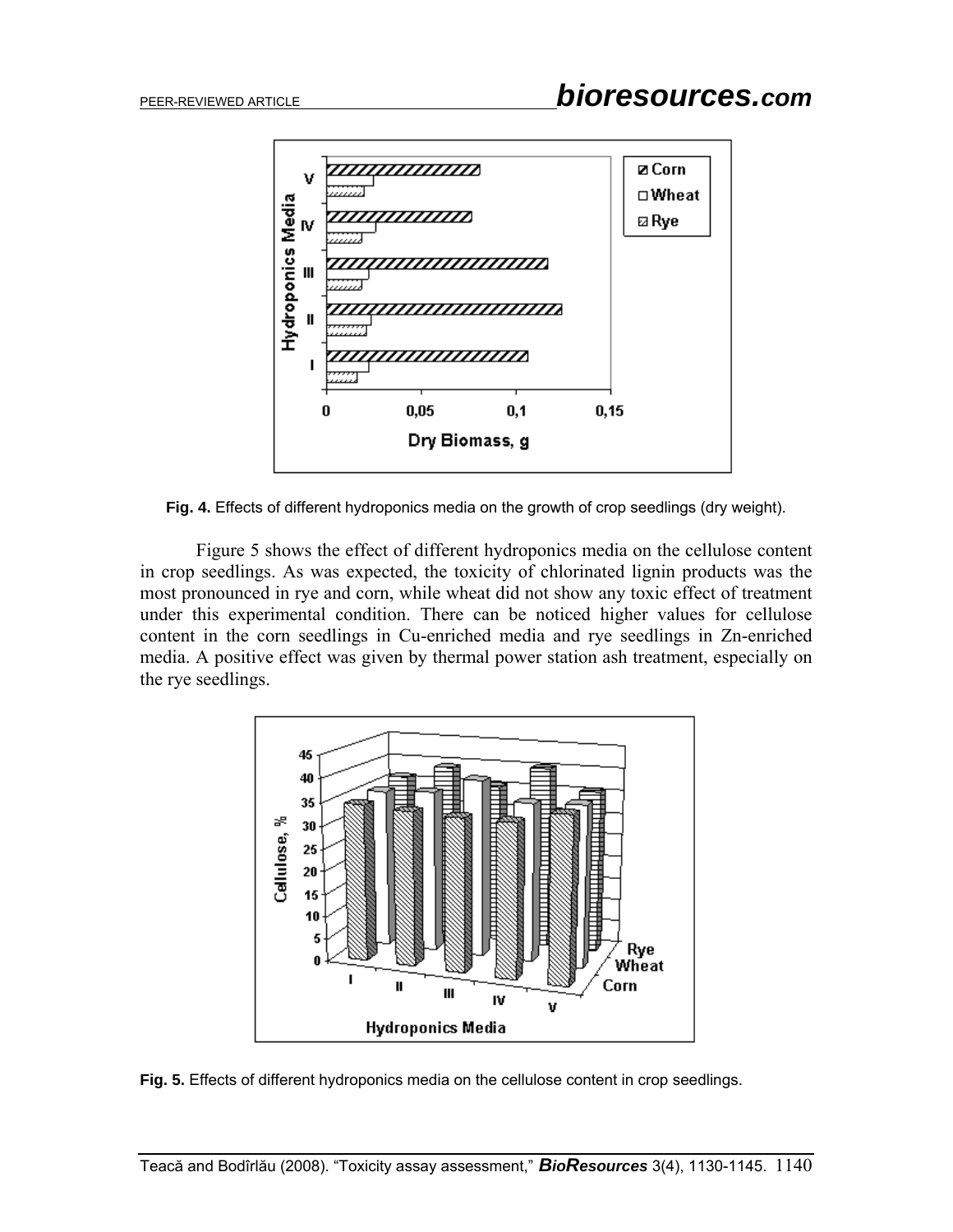Figure 6 shows the effect of different treatments toward the lignin content in crop seedlings grown in hydroponics media. The lignin content presented lower values for rye seedlings, in comparison with the control application. An increase of this component was noticed for wheat plants treated with the ash extract, as well as for the corn seedlings in the presence of chlorolignin products, and excess of Zn and Cu.



**Fig. 6.** Effects of different hydroponics media on the lignin content in crop seedlings.

There were significant differences between the culture variants, depending on the crop plant species and solutions tested in germination experiments. Significant dependencies of the relative seed germination were found for the wheat Gabriela base type, for all tested solutions. Lower values both for relative root elongation and germination index were observed for all crop plants, in the presence of the chlorolignin, all these data showing an inhibitory effect of it.

As it can be observed from Table 2, the growth of all seedlings in the presence of thermal power station ash (II), and chlorinated lignin products (III) was almost the same with that for the control seedlings in hydroponics experiments.

The lowest values for aerial part length were observed for all plant seedlings (variants IV and V) in the presence of a metal excess (Zn, respectively Cu), as well as in the presence of thermal power station ash (variant I). An excess of Cu had a significant inhibitory effect on the wheat and rye seedlings, while Zn was more effective as an inhibitor on the corn seedlings. Zinc treatment was effective for the wheat seedlings, both for root and aerial part growth. A significant decrease of dry biomass accumulation was observed for the corn seedlings treated with an excess of Zn and Cu, in comparison with the control application.

Cellulose content of the seedlings grown in hydroponics media was effectively influenced by the treatments with excess of Zn and Cu (see the corn, respectively rye seedlings). The lignin content was reduced in the rye seedlings for all culture variants in comparison with the control application. The positive effect of thermal power station ash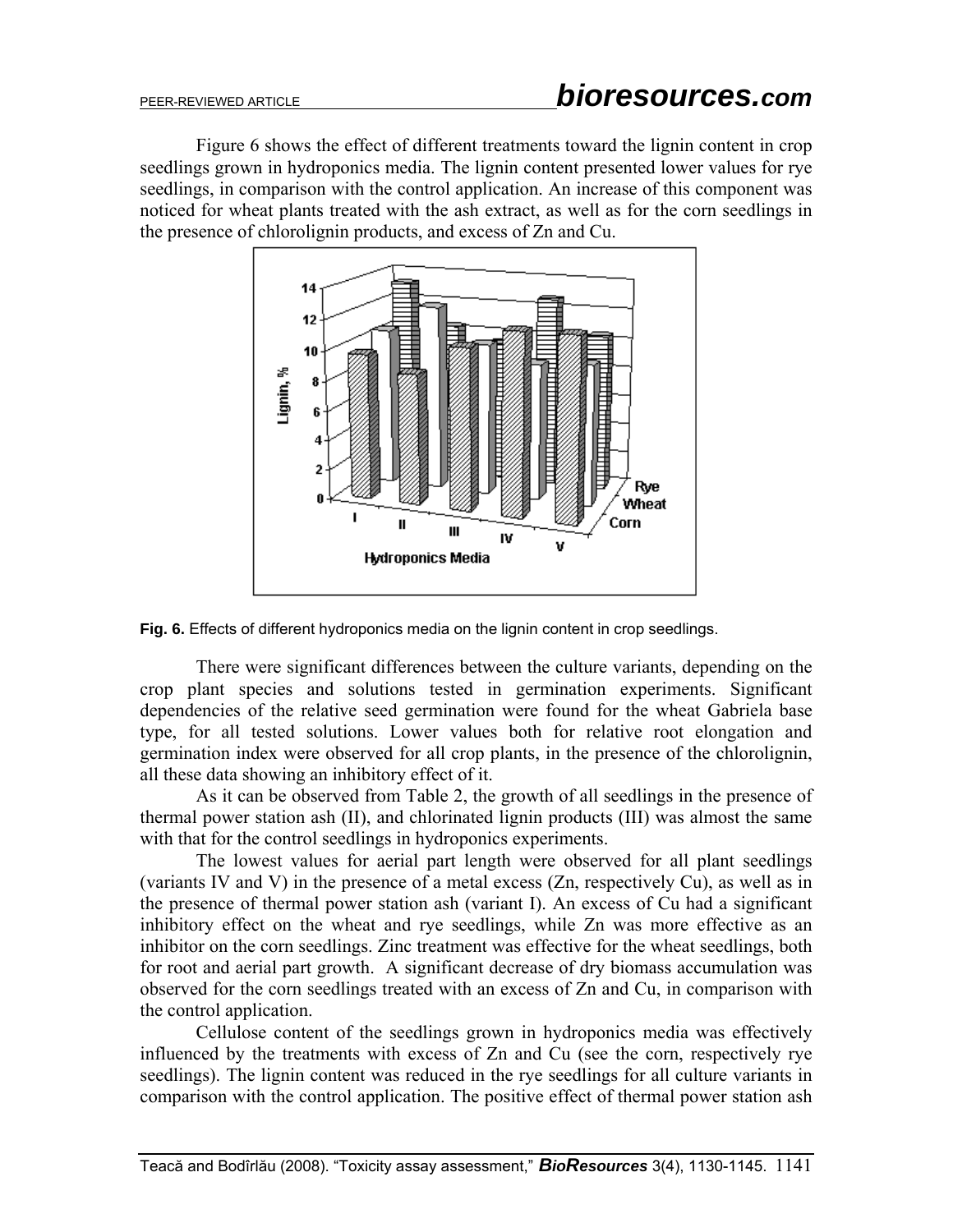was shown especially for lignin in wheat seedlings, while for the corn ones this had greater values for hydroponics media containing chlorinated lignin products and heavy metals excess.

### **CONCLUSIONS**

- 1. There are clear differences in the sensitivity of the test methods presented here. The results of the hydroponics tests appear to be much less conclusive in comparison with those observed in germination tests. In the context of our work, the germination index, as a quantitative indicator, is more suitable for assessing the toxicity of industrial wastes tested in experiments. Hydroponics tests offer no advantage regarding sensitivity, but are useful to obtain information. A combination of several test methods, using organisms with different levels of complexity, provides reliable results for the evaluation of toxicity.
- 2. The influence of crop plant characteristics and test solutions on the germination capacity has been shown, with seeds from different crops presenting a different germination potential. A better relative germination was shown in the case of wheat seeds of Gabriela base type, for all tested solutions.
- 3. The cholorolignin products have an inhibitory effect on all crop plants in germination experiments, a fact shown by the lower values observed both for relative root elongation and germination index.
- 4. Hydroponics tests provide evidence of the different behavior of crop seedlings depending on the growth media composition, a fact revealed by visual observation and biometric measurements.
- 5. A decreasing of the aerial part length for rye and corn seedlings is observed for Zn and Cu treatments, in comparison with the control application. Zinc treatment has a positive effect on the wheat seedlings, both for root and aerial part length.
- 6. A significant decrease of dry matter accumulation is observed for corn seedlings treated with an excess of Zn and Cu, in comparison with the control application.
- 7. Different treatments applied to seedlings in hydroponics media have a real influence on the biomass accumulation, expressed also by cellulose and lignin contents.
- 8. An increase of cellulose content in the rye seedlings treated both with thermal power station ash and excess of Zn, in comparison with the control application is observed, while the lignin value decreases. For corn seedlings, the cellulose content is higher in the presence of Cu in excess, while the lignin content is lower, especially in the presence of thermal power station ash. It seems that an excess of Zn has a stimulating action on lignin biosynthesis in all crop plant seedlings.

## **REFERENCES CITED**

Albert, R. J. (1994). "Survey shows worldwide growth in mills using TCF processes," *Pulp & Paper* Jun 1994, 1-10.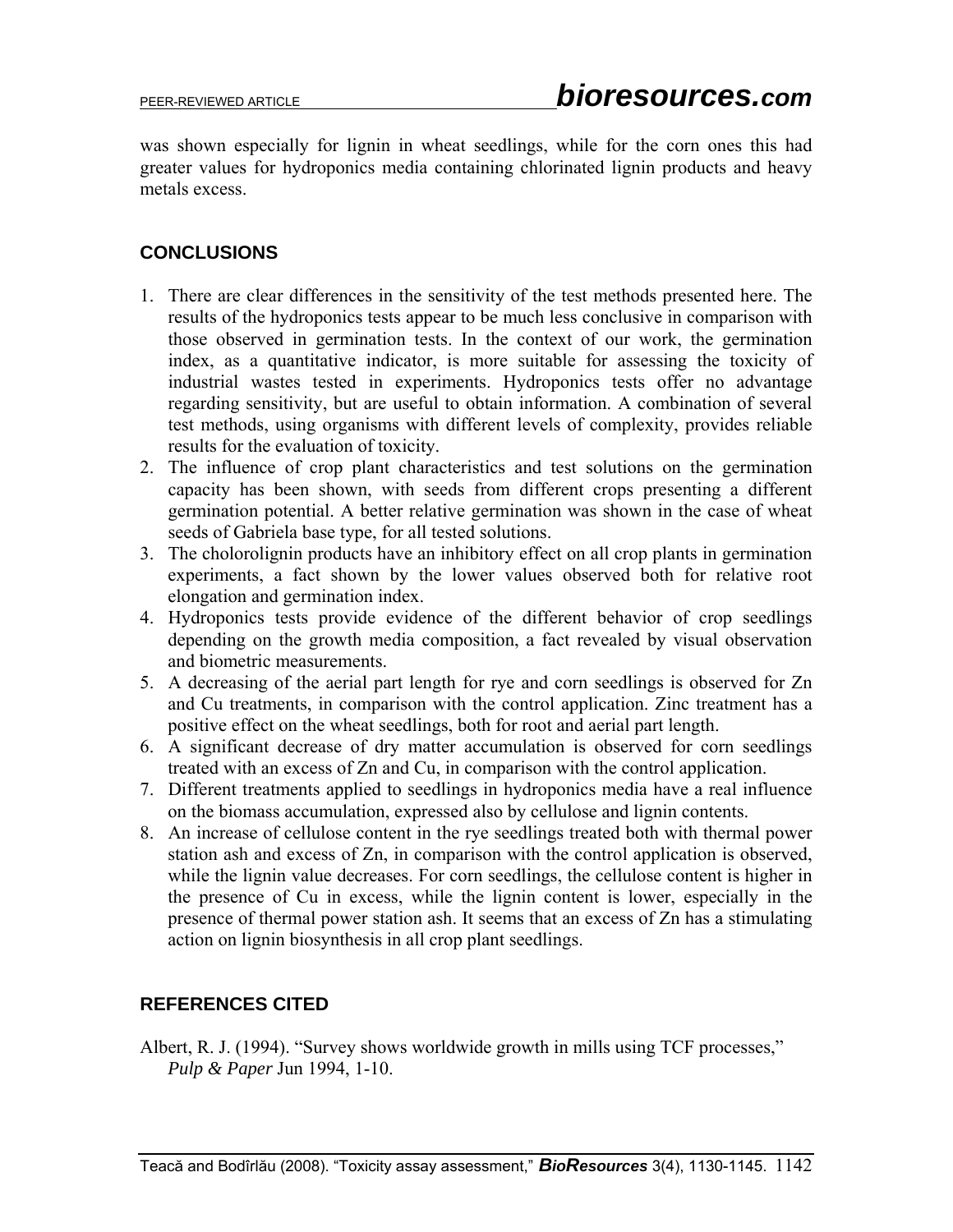- An, Y.-J. (2006). "Assessment of comparative toxicities of lead and copper using plant assay," *Chemosphere* 62(8), 1359-1365.
- ASTM (2002). *Standard Guide for Conducting Terrestrial Plant Toxicity Tests*, Method E 1963-98, ASTM, Philadelphia.
- Bailey, H. C., and Young, L. (1997). "A comparison of the results of freshwater aquatic toxicity testing of pulp and paper mill effluents," *Water Sci. Technol*. 35(2-3), 305- 313.
- Bowen, G., and Roveria, A. (1976). "Microbial colonization of plant roots,*" Ann. Rev. Plant Phytopathology* 14, 121-144.
- Cammarota, M. C., and Sant'Anna, G. L., Jr. (1992). "Decolourization of kraft bleach plant stage effluent in a fungal bioreactor," *Environ. Technol.* 13, 65-71.
- Carlson, C. L., Adriano, D. C., Sajwan, K. S., Abels, S. L., Thomas, D. P., and Driver, J. T. (1991). "Effects of selected trace metals on germinating seeds of six plant species," *Water, Air & Soil Pollution* 59, 231-240.
- EPA Office of Research and Development Project EPA/540/R-92/003, 1991, *Ecological Assessments of Hazardous Waste Sites: A Field and Laboratory Reference Document*, edited by William Warren-Hicks, Benjamin R. Parkhurst, Samuel S. Baker, Jr, p. 6- 32.
- EPA Office of Compliance Sector Notebook Project, *Profile of the Pulp and Paper Industry*, 2nd Edition**,** EPA/310-R-02-002

http://www.epa.gov/compliance/resources/publications/assistance/sectors/notebooks/

- Esposito, E., Canhos, V. P., and Duran, N. (1991). "Screening of lignin degrading fungi for removal of colour from kraft mill wastewater with no additional extra carbonsource," *Biotechnology Letters* 13(8), 571-576.
- Fjällborg, B., Li, B., Nilsson, E., and Dave, G. (2006). "Toxicity identification evaluation of five metals performed with two organisms (*Daphnia magna* and *Lactuca sativa*)," *Arch. Env. Contam. Toxicol.* 50(2), 196-204.
- Fuentes, A, Lloréns, M., Sáez, J, Aguilar, M. I., Ortuño, J. F., and Meseguer, V. F. (2004). "Phytotoxicity and heavy metals speciation of stabilized sewage sludges," *J. Hazard. Mater*. A108, 161–169.
- Gorsuch, J. W., Lower, W. R., Lewis, M. A., and Wang, W. (1991). *Plants for Toxicity Assessment*, volume 2, ASTM STP 1115, ASTM, Philadelphia.
- Jala, S., and Goyal, D. (2006). "Fly ash as a soil ameliorant for improving crop Production - A review," *Bioresource Technol.* 97, 1136–1147.
- Keeling, A.A., Paton, I.K., and Mullett, J.A.J. (1994). "Germination and growth of plants in media containing unstable refuse-derived compost", *Soil Biol. Biochem*. 26, 767– 772.
- Kristen, U. (1997). "Use of higher plants as screens for toxicity assessment," *Toxicology in Vitro* 11, 181-191.
- Lau, S. S., and Wong, J. W. C. (2001). "Toxicity evaluation of weathered fly-ash amended mature compost," *Water, Air & Soil Pollution* 128, 243-254.
- Lin, J., Jiang, W., and Liu, D. (2003). "Accumulation of copper by roots, hypocotyls, cotyledons and leaves of sunflower (*Helianthus annuus* L.)," *Bioresource Technol.* 86, 151–155.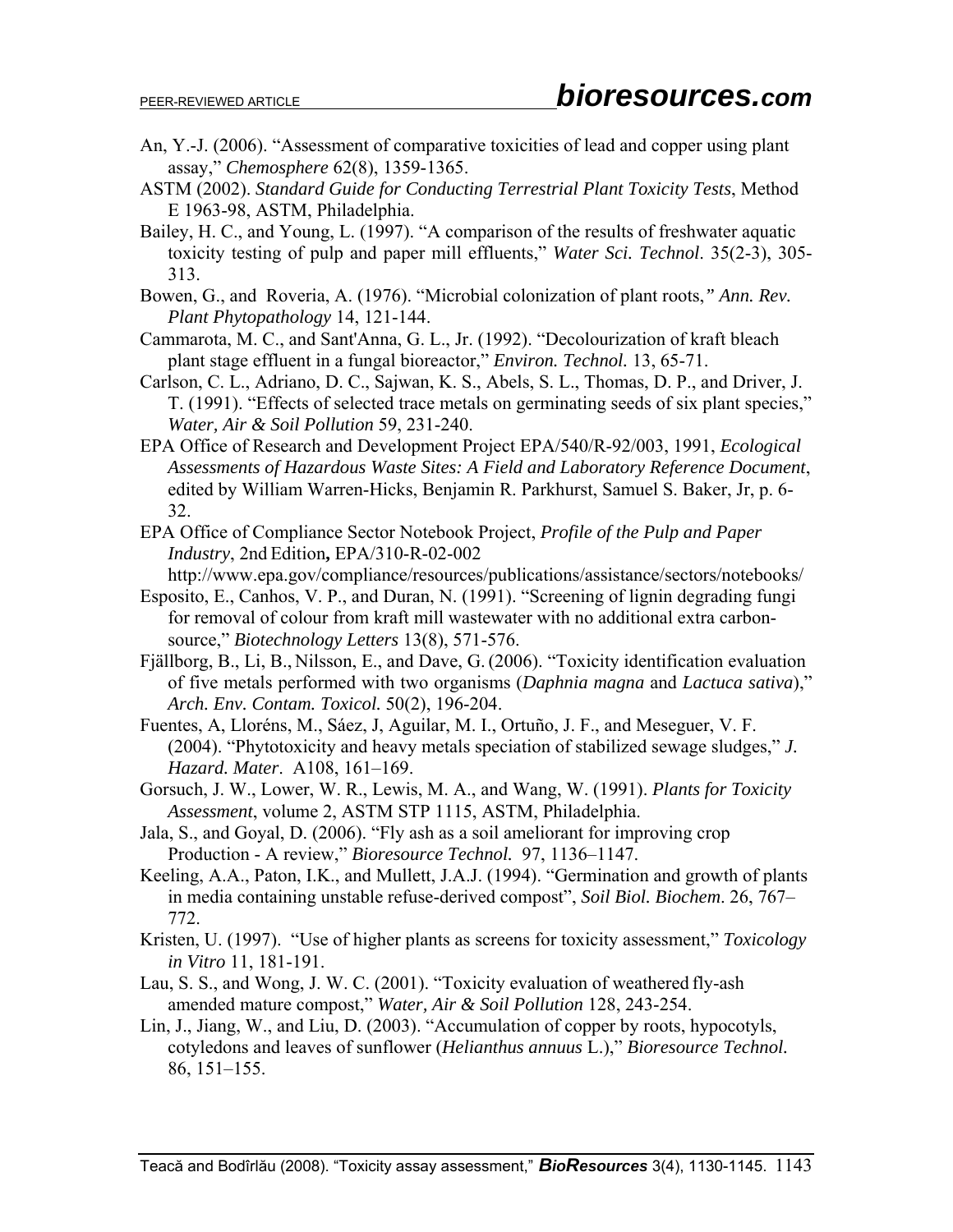- Martin, V. J. J., Burnison, B. K., Lee., H., and Hewitt, L. M. (1995). "Chlorophenolics from high molecular weight chlorinated organics isolated from bleached kraft mill effluents," *Holzforschung* 49 (5), 453-461.
- Miller, W. E., Peterson, S. A., Greene, J. C., and Callahan, C. A. (1985). "Comparative toxicology of laboratory organisms for assessing hazardous waste sites," *J. Environ. Qual.* 14, 569-574.

OECD (1984). *Terrestrial Plants, Growth Test*, Guideline for Testing of Chemicals 208.

- Pettersen, R. (1984). *Chemical Composition of Wood*, The Chemistry of Solid Woods, R. M. Rowell (ed.), Advances in Chemistry Series 207, American Chemical Society, Washington D.C.
- Popa, V. I., and Teacă, C. A. (1998). "Influence of chlorolignin products on wheat plants (*Triticum aestivum L*.) growth and development," *Proceedings of the 7th International Conference on Biotechnology in the Pulp and Paper Industry*, June 16-19, 1998, Vancouver, Canada, Poster Presentations C231-C233 (Part 3).
- Popa, V. I., Popa, M., Bodârlău, R., and Teacă, C. A. (2000). "Biosynthesis of vegetal compounds in the presence of pollutants," *Rev. Roum. Chimie* 45(7-8), 725-729.
- Rao, S. S., Burnison, B. K., Rokosh, D. A., and Taylor, C. M. (1994). "Mutagenicity and toxicity asessment of pulp mill effluent," *Chemosphere* 28(10), 1859-1870.
- Ratsch, H. C., Johndro, D. J., and McFarlane, J. C. (1986). "Growth inhibition and morphological effects of several chemicals in *Arabidopsis thaliana* (L.) Heynh," *Environ. Toxicol. Chem.* 5(1), 55-60.
- Schultz, E., Vaajasaari, K., Joutti, A., and Ahtiainen, J. (2002). "Toxicity of industrial wastes and waste leaching test eluates containing organic compounds," *Ecotoxicology and Environmental Safety- Environmental Research, Section B* 52, 248-255.
- Singh, S. N., Kulshreshtha, K., and Ahmad, K. J. (1997). "Impact of fly ash soil amendment on seed germination, seedling growth and metal composition of *Vicia faba* L.," *Ecological Eng.* 9, 203–208.
- Sodergren, A. (1993). *Bleached Pulp Mill Effluents: Composition, Fate and Effects in the Baltic Sea*, Swedish Environmental Protection Agency Report No: 4047., 150 pp.
- Suntio, L. R., Shiu, W. Y., and Mackay, D. (1988). "A review of the nature and properties of chemicals present in pulp mill effluents," *Chemosphere* 17 (7), 1249- 1290.
- Tam, N. F. Y., and Tiquia, S. M. (1994). "Assessing toxicity of spent sawdust pig-litter using seed germination technique," *Resour. Conserv. Recycl.* 11, 261-274.
- Tana, J., Rosemarin, A., Lehtinen, K.-J., Hardig, J., Grahn, O., and Landner, L. (1994). "Assessing impacts on Baltic coastal ecosystems with mesocosm and fish biomarker tests: A comparison of new and old wood pulp bleaching technologies," *Science of the Total Environment* 145, 213-234.
- TAPPI (US Technical Association of Pulp and Paper Industry): "Acid insoluble lignin in wood and pulp," Method T 222 om-88, 1988.
- Teacă, C. A., and Popa, V. I. (2000). "Studies on the behaviour of some individual biological systems under chlorolignin products action," *Bulletin of Iasi Polytechnic Institute*, Fasc. 3-4, Tom XLVI(L), 129-136.